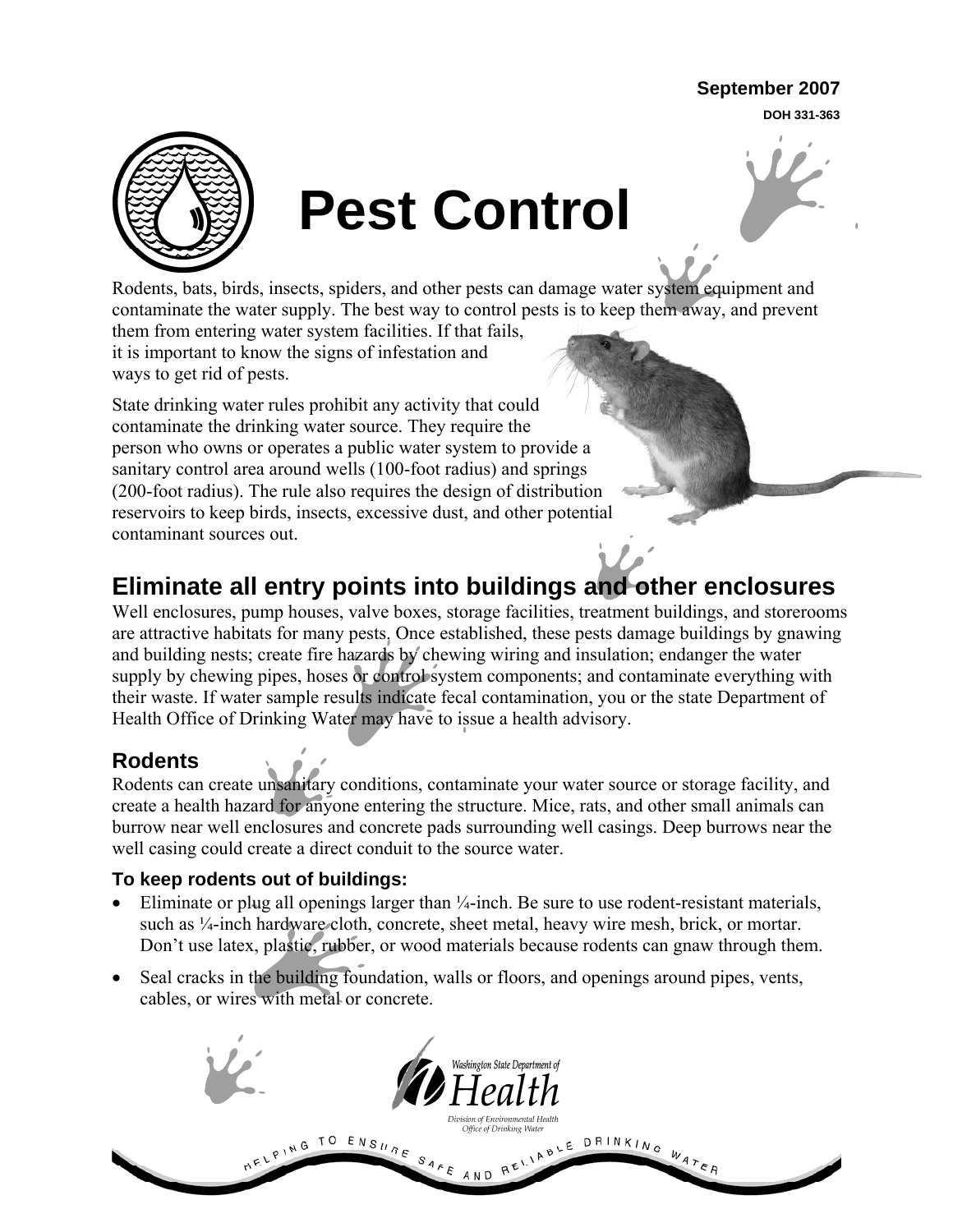- Design vents so they don't become bird roosts or allow bird droppings to wash, blow, or fall into the storage facility. Old style ball and finial type vents do not meet these requirements. Screen reservoir vents with No. 24 mesh of non-corroding material.
- Screen storage facility overflows with No. 24 mesh of noncorroding material; restrict the opening to ¼-inch and use duckbill check valves or a flap valve to keep birds, bats and insects out. Flap valves must close completely. Be sure to check them regularly.
- Use a layer of gravel at least 6 inches deep and 1-inch wide to protect pipe openings that penetrate the floor.
- Cover or remove exposed fiberglass insulation in your pump house or enclosure. Insulation provides nesting materials and absorbs urine. Be sure to cover all insulation with a durable covering such as exterior plywood or OSB. Do not use sheetrock because it disintegrates in a damp environment. You may want to replace the insulation with insulated foam board.
- Make sure doors, windows, and screens shut securely and fit tightly. Cover the edges of doors and windows with metal to prevent gnawing.
- Keep the space under doors or between the walls and the floor less than  $\frac{1}{4}$  inch.
- Inspect air-vent screens regularly, and repair as needed.
- Use appropriate metal guards. For example, use a 12-inch-wide flat funnel for a single vertical line next to the building and an 18-inch-wide disk for horizontal lines.

## **Bats and birds**

Bats and birds can enter a building through attic vents, cracks and holes under a rotted eave, openings for pipes and wiring, rotten windowsills, loose screens and storage tank openings, such as vents, overflow lines and access hatches. The only way to keep them out is to seal or screen all openings they might use to enter a building.

State and federal laws protect many bats and some birds. Therefore, do not take the following exclusion steps during warm months – May through August – while bats are raising their young. In addition, when you do take exclusion steps, make sure all bats are absent. For example, act at night after all bats depart for their nightly feeding.

- For a permanent fix, use  $\frac{1}{4}$ -inch hardware cloth, screening, sheet metal, caulking, quicksetting hard putty, expanding polyurethane foam, or steel wool. This can be a difficult job because, in many cases, you must seal all upper openings <sup>3</sup>/<sub>8</sub>-inch or larger.
- For a temporary fix, plug the openings with copper or large stainless steel scouring pads. You can seal them later with cement or mortar.
- For older more deteriorated buildings with many openings, drape large sections of plastic bird netting over the roof area. This is a temporary low-cost way to keep bats and birds out until you can make permanent repairs.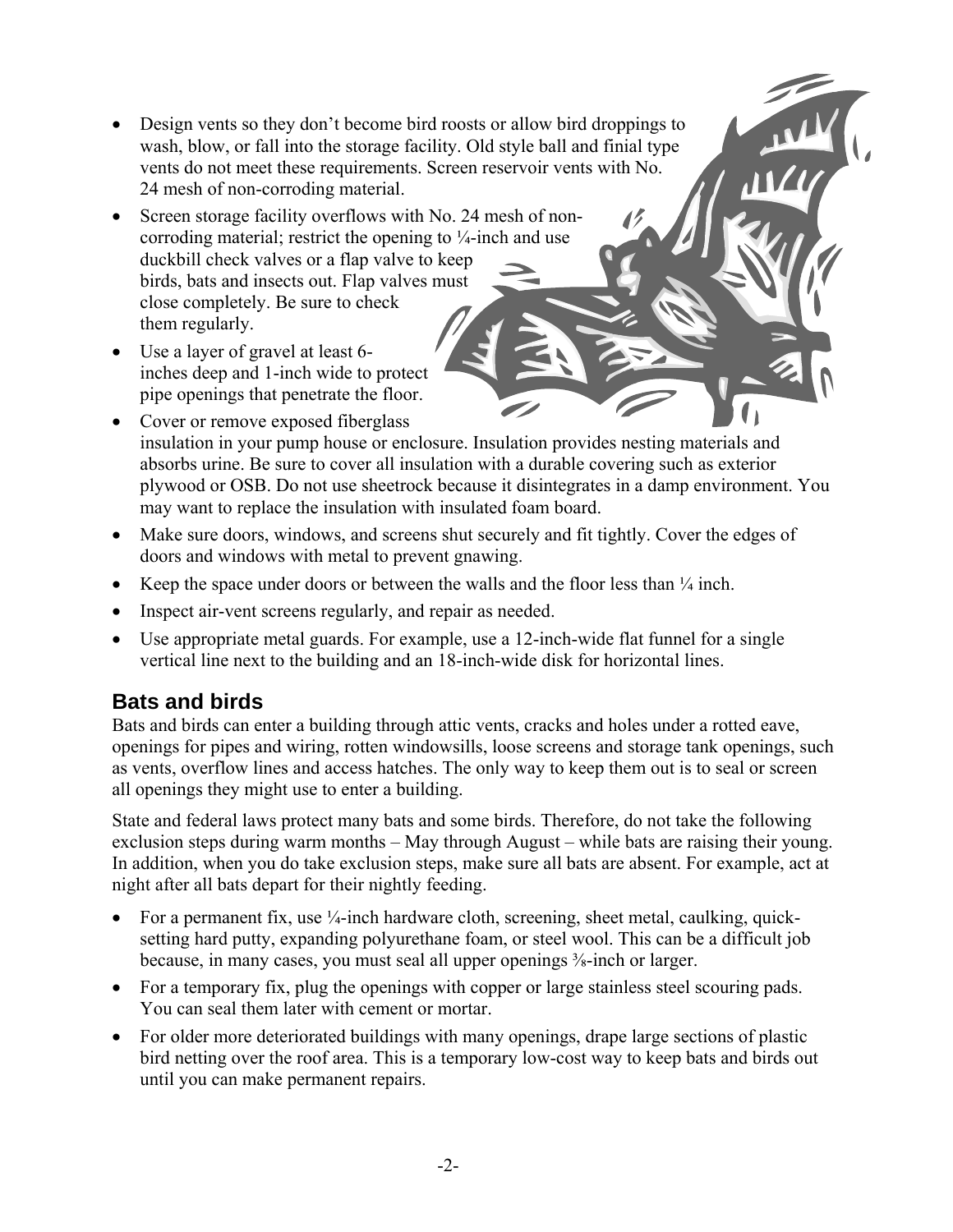# **Inspect all facilities for signs of infestation**

Routinely inspect the interior and exterior of reservoirs and other facilities for signs of infestation or other sanitary problems before contamination occurs.

- $\Box$  Check landscaping for rodent droppings and burrows. To find out if a burrow is active, put soil in the opening and check the next day to see if it is open again.
- $\Box$  Check for unprotected openings between the walls and roof.
- $\Box$  Ensure the sidewalls of all structures are watertight with no openings except properly constructed doors, windows, vents, access hatches, overflows, cathodic protection equipment, risers, drains, pump mountings, control ports, or piping for inflow and outflow.
- $\square$  Look at the water storage-facility roof. Is it watertight and effectively drained? If not, drain the low areas, seal cracks, and regularly remove moss, leaves, and other debris. Are roof openings curbed (4 to 6 inches) or sleeved with proper additional shielding to keep precipitation and surface-water runoff out of the stored water?
- $\Box$  Make sure vents keep surface water, excessive dust, roof splatter, rainwater, birds, animals, and insects out.
- $\Box$  Are the wellheads clean and dry? Well vents can draw in dust containing particles of dried feces and urine. They should have gooseneck vents screened with No. 24 mesh of noncorroding material.

## **Rodents**

Begin by inspecting each building weekly. Look for gnaw marks, burrows, runways, droppings, urine, dead rodents, footprints or tail marks. Be careful not to stir up dust. Rodent waste may contain virus particles. Inhaling contaminated dust particles could cause respiratory disease.

- **Droppings** Rodents leave droppings along frequently traveled paths, near nesting sites and among food caches. Rodent feces are firm and do not readily disintegrate. Be sure to use health precautions when inspecting droppings.
- **Smudge marks** Rodents leave marks as they travel over beams, rafters, pipes, walls, and other frequently used paths. Mice leave lighter marks than rats**.**
- **Gnawing**  You may see gnaw marks on doors, ledges, corners, walls, stored materials, or other surfaces wherever mice or rats are present.
- **Urine** You may smell urine or see stains. Ultraviolet light makes wet or dry urine glow.
- **Nests** If you have exposed fiberglass insulation, rodents may pull the insulation away from the outer covering to create nesting areas.



*Bat feces often sticks to walls.* 

#### **Bats and Birds**

Inspect pump houses, well houses, storage tank roofs, and appurtenances regularly for cleanliness and condition.

#### **To detect bats**

Look for droppings. Musty-smelling bat feces look similar to rodent and bird feces, but often adhere to a vertical surface. Bat feces easily crush into fine, shiny, undigested insect parts. Often, you can see bats hanging from the ceiling areas.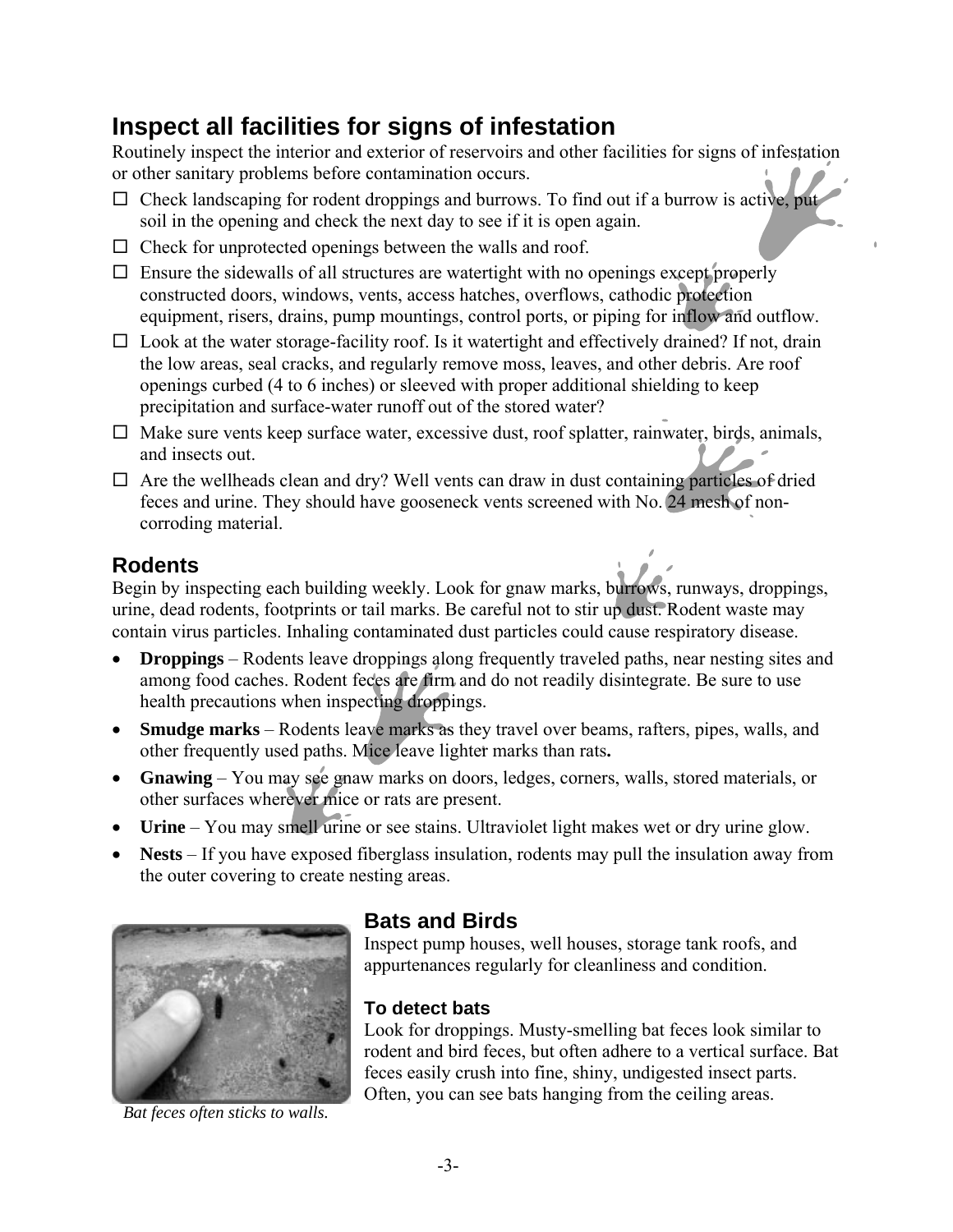#### **To detect birds**

A damaged storage-tank overflow screen and poorly designed or damaged vents and access hatches could allow birds to gain entry. Some birds, such as woodpeckers, are especially aggressive in finding the perfect nesting spot. Bird feces usually have white coloring.

# **Remove Favorable Habitat**

Do not use poisons in or near the pump house, storage facility, valve box or other facilities housing water system components. State drinking water rules prohibit using pesticides or other poisonous substances within the sanitary control area.



#### **Rodents**

To flourish, rodents must have food, water and access to nesting sites. If you remove or reduce the food and water supply, you will remove and reduce the number and types of rodents and other pests. Traps are useful, but insufficient without effective measures to exclude rodents from buildings.

#### **Landscaping**

- 1. Reduce rodent burrowing by placing a strip of heavy rough gravel about 2 feet wide and 6 inches deep adjacent to building foundations, walls and other structures.
- 2. Keep all vegetation 2 to 3 feet away from walls.
- 3. Mow the lawn frequently. Keep landscaping free of tall grass, heavy brush, weeds, ivy, and other vegetation. They hide burrows and provide seeds for food.
- 4. Don't plant dense vegetation. Select plants with open or airy shapes. Space them apart, allowing light to penetrate and creating openness between and underneath.
- 5. Thin ground plants and trim trees and shrubs to allow at least 12 inches of open area beneath plants. You can also spread pea gravel in shrub areas to control

weeds and prevent burrowing.

6. Trim tree limbs to a minimum of 6 feet from contact with roofs, attic vents, eaves, and utility wires.

#### **Facilities**

Make sure rodents don't have access to well enclosures with sawdust or loose insulation. This is a great nesting place!

2. Store equipment, pipes, or other supplies off the ground and away from any walls. Keep the area around the storage area clean and clear of vegetation.

3. Do not feed birds or other animals in the sanitary control area or near any other water system facilities.

- 4. Eliminate any source of moisture or leak inside the well house.
- 5. Keep the perimeter of buildings and other structures clean of debris, including stacked lumber or other stored materials, to discourage rodent activity and allow easier detection of rodent signs.
- 6. Do not store garbage, lumber, old equipment or other waste in the sanitary control area.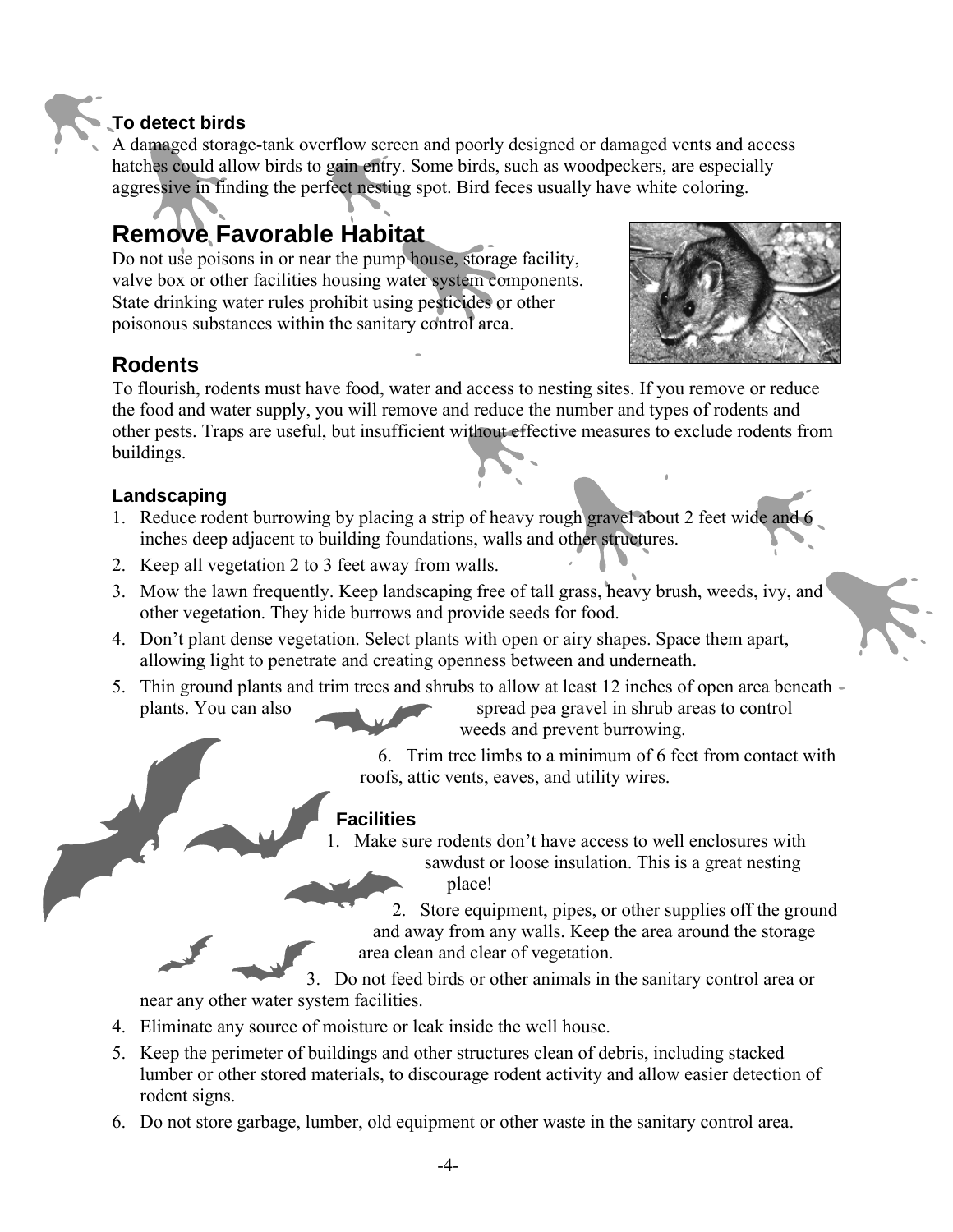#### **Bats**

Bats roost in closed, dark spaces such as pump house rafters or ceiling areas. To keep bats out, make sure the walls and ceilings have no holes, the screens are adequate, and flapper valves or other devices operate correctly.

## **Birds**

There are many ways to discourage or remove birds. What works depends on the species of bird.

- Place realistic scarecrows, such as owls or snakes. You must move them periodically to maintain effectiveness. Some birdscare devices move with the wind.
- Install anti-roosting spike strips.

# **Clean Up Procedures**

It is important to follow cleanup procedures carefully. Many diseases spread through droppings, urine or contaminated air particles.

## **Rodents**

Clean up urine, droppings, dead rodents, or nests.

- 1. Open windows and doors and ventilate the area for at least 30 minutes prior to clean up. Do not stir up dust by sweeping or vacuuming.
- 2. Wear rubber, latex, or vinyl gloves and a protective facemask.
- 3. Spray urine, droppings, dead rodents, or nests with a disinfectant or a mixture of 1 part bleach to 10 parts water.
- 4. Let the area soak for 5 minutes. If you use a commercial disinfectant, follow the manufacturer's instructions on the label for dilution and disinfection time.



- 5. Use paper towels or rags to pick up the urine, droppings, dead rodents, or nests.
- 6. Put the waste into a plastic bag and seal it tightly. Put that bag into a second plastic bag and seal it. Dispose of that plastic bag in a covered trashcan emptied regularly.
- 7. After you remove the rodent waste, disinfect contaminated items or surfaces.

## **Bats and Birds**

Bats and birds are beneficial animals, but both can carry serious diseases. Never disturb bat or bird droppings without wearing proper clothing and protective devices. To prevent serious illness while cleaning up after bats and birds, follow the clean up procedures for rodents (above)*.*